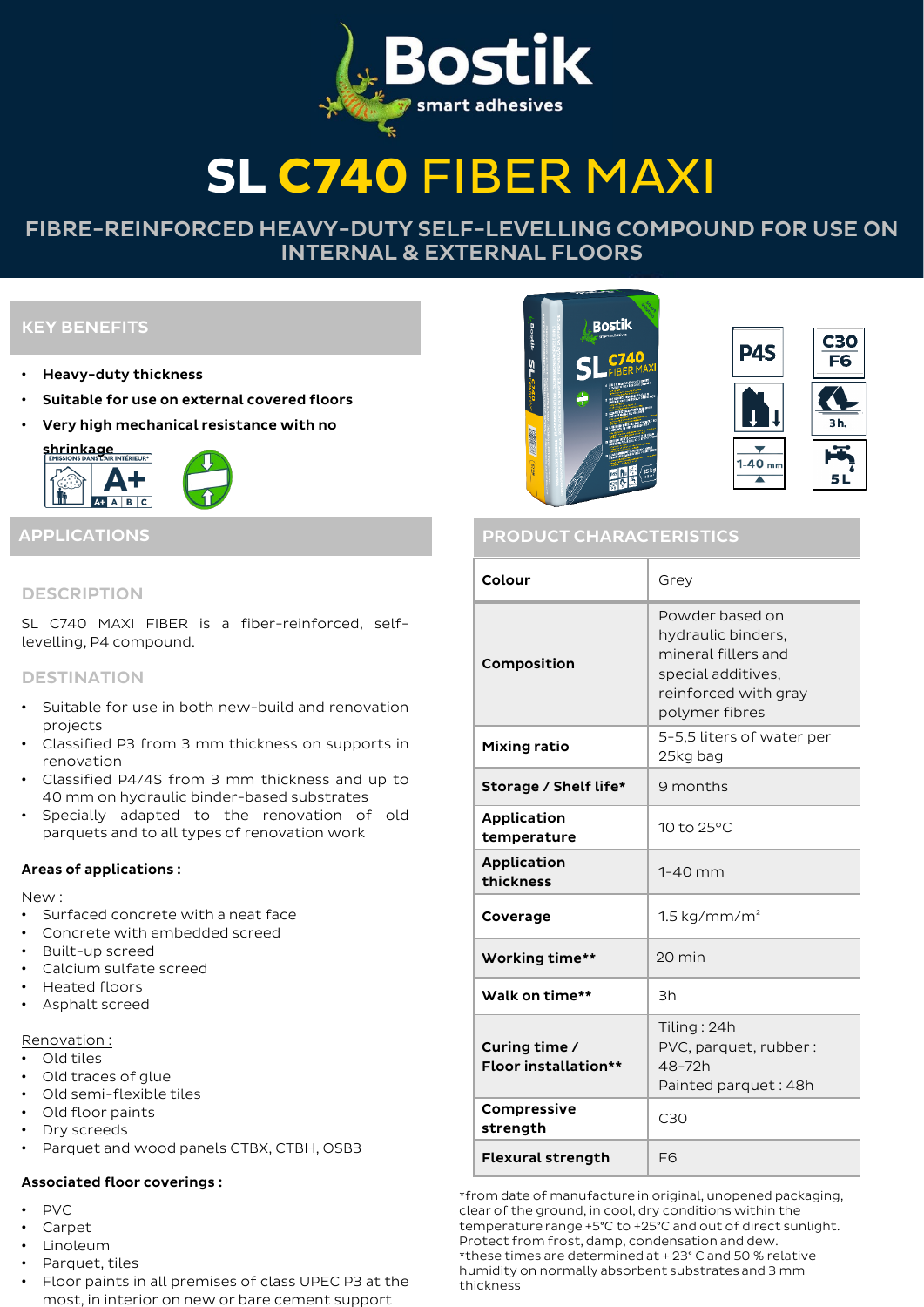# DIRECTIONS FOR USE

#### PREPARATION

#### Subfloor :

Ensure the subfloor is in accordance with building standards. Subfloors must be clean, sound, dry (<75%RH), and free from contaminants that may impair adhesion e.g. dust, grease, paint, plaster, polish, water softenable adhesive etc.

Check any remaining adhesive residues to ensure they are not water softenable, are hard, sound, and have sufficient cohesive strength to receive a levelling compound.

Mechanically cut back any hard adhesives residues to a minimum. Remove any weak or water softenable adhesives.

Tiles must firmly adhere to the base, re-fix them if necessary. If the floor tiles are easily removable, remove them completely.

The temperature of the floor must be maintained between +5°C to +25°C throughout the application and drying of the smoothing compound.

Cracks smaller than 0.8 mm as well as joints should be treated with RENO E742 STRUCTURE, which should be sanded with S409 sand.

If the supports do not have the required humidity level, implement our anti rising damp proof membrane HYTEC E336.

#### Underfloor heating systems :

Underfloor heating systems must be switched off for 48 hours before installation. Wait 7 days after installation before gradually turning up underfloor heating.

Refer to the CPT, DTU or technical notice to check the supports.

Here are some recommendations extracted from these documents :

|            | <b>SURFACE</b>                             | <b>SPECIFIC PREPARATIONS AND</b><br><b>VERIFICATIONS</b>                     |  |
|------------|--------------------------------------------|------------------------------------------------------------------------------|--|
| NEW        | Concrete slab                              | Elimination of the cure product                                              |  |
|            | <b>BAP</b><br>Fluid cement screed          |                                                                              |  |
|            | Calcium sulfate screed                     | Measurement of residual<br>moisture                                          |  |
|            | Heated and/or cooled<br>floors + ERP       | Check that the heating has been<br>carried out.                              |  |
| RENOVATION | <b>Tiles</b>                               | Cleaning with water and soda lye,<br>followed by rinsing with clear<br>water |  |
|            | Semi-flexible slab<br>without asbestos     |                                                                              |  |
|            | Traces of acrylic glue                     | Remove as much as possible by<br>scraping                                    |  |
|            | Traces of asbestos-free<br>bituminous glue | Remove excess thicknesses<br>>0.5mm or total removal                         |  |
|            | Floor paint                                | Sanding to restore roughness<br>then cleaning same as tiles                  |  |
|            | Floor resin                                | Sanding then same as floor paint                                             |  |
|            | Parquet on joists                          | Elimination of waxes and<br>varnishes followed by dusting by<br>aspiration   |  |
|            | Wood-based panels                          | Check that there is no arrow                                                 |  |
|            | Asphalt screed                             | No cracks                                                                    |  |

| <b>TYPES OF SUPPORT</b>                           |                       | <b>Primers</b>                                                                                                                                                 | Consumption                        |
|---------------------------------------------------|-----------------------|----------------------------------------------------------------------------------------------------------------------------------------------------------------|------------------------------------|
|                                                   | Porous                | Grip A310 PROJECT<br><b>GRIP A320 BASIC</b><br><b>PRIMROXOL</b><br>PRIMACRYL                                                                                   | 100-120<br>$g/m^2$ /layer          |
| Concrete<br>cement screed                         | Normally<br>absorbent | <b>GRIP A700 UNIVERSAL</b><br>PRIMAPRENE<br>UNIDUR N<br><b>GRIP A500 MULTI</b><br><b>GRIP A310 PROJECT</b><br><b>GRIP A320 BASIC</b><br>PRIMROXOL<br>PRIMACRYL | 100-120 g/m <sup>2</sup>           |
|                                                   | Closed                | <b>GRIP A700 UNIVERSAL</b><br><b>PRIMAPRENE</b><br><b>UNIDUR N</b><br><b>GRIP A500 MUTL</b>                                                                    | 80-100 g/m <sup>2</sup>            |
| Calcium sulfate screed                            |                       | <b>GRIP A700 UNIVERSAL</b><br><b>PRIMAPRENE</b><br>UNIDUR N<br><b>GRIP A500 MULTI</b><br>GRIP A310 PROJECT                                                     | 100-120<br>g/m <sup>2</sup> /layer |
| Tile<br>Traces of gluing<br>Residue from patching |                       | GRIP A700 UNIVERSAL                                                                                                                                            | 100-120 $g/m^2$                    |
|                                                   |                       | PRIMAPRENE<br>UNIDUR N                                                                                                                                         |                                    |
| Semi-flexible slabs                               |                       | <b>GRIP A500 MULTI</b>                                                                                                                                         |                                    |
| Roofing                                           |                       | <b>GRIP A936 XPRESS</b>                                                                                                                                        | 80-100 g/m <sup>2</sup>            |
| Resin                                             |                       | <b>GRIP A936 XPRESS</b>                                                                                                                                        | 80-100 g/m <sup>2</sup>            |
| Parquet on joist                                  |                       | GRIP X910 FILL & WOOD                                                                                                                                          | $0,8-1$ kg/m <sup>2</sup>          |
| CTBX-CTBH-0583 panels                             |                       | <b>GRIP X910 FILL &amp; WOOD</b>                                                                                                                               | 0,6-0,8 kg/m <sup>2</sup>          |
| Asphalt screed                                    |                       | <b>GRIP A936 XPRESS</b>                                                                                                                                        | 100-120 g/m <sup>2</sup>           |

#### MIXING

Measure 5-5,5 liters of clean, cold water into a clean mixing bucket. Gradually add the bag of Bostik SL C740 MAXI FIBRE to the water, whilst continually mixing with an electric drill and mixing paddle until a smooth lump-free mixture is obtained. This will normally be achieved after 2 minutes. Do not under mix.

After mixing, a maturing time of at least 1 minute is recommended to optimize the flow. Remix for 30 seconds.

The mixture will retain its self-smoothing capability for approximately 20 minutes under normal conditions.

Note: the addition of too much water may result in separation of the compound.

#### APPLICATION

#### Application thickness :

A depth of 1mm to 40mm is permissible in a single application. For depths above 40mm, the product needs to be used as a blended compound and treated as a mortar.

 $\mathcal{O}$ If a second application of Bostik SL C740 MAXI FIBRE is required, this can be carried out once it is ready to take foot traffic.